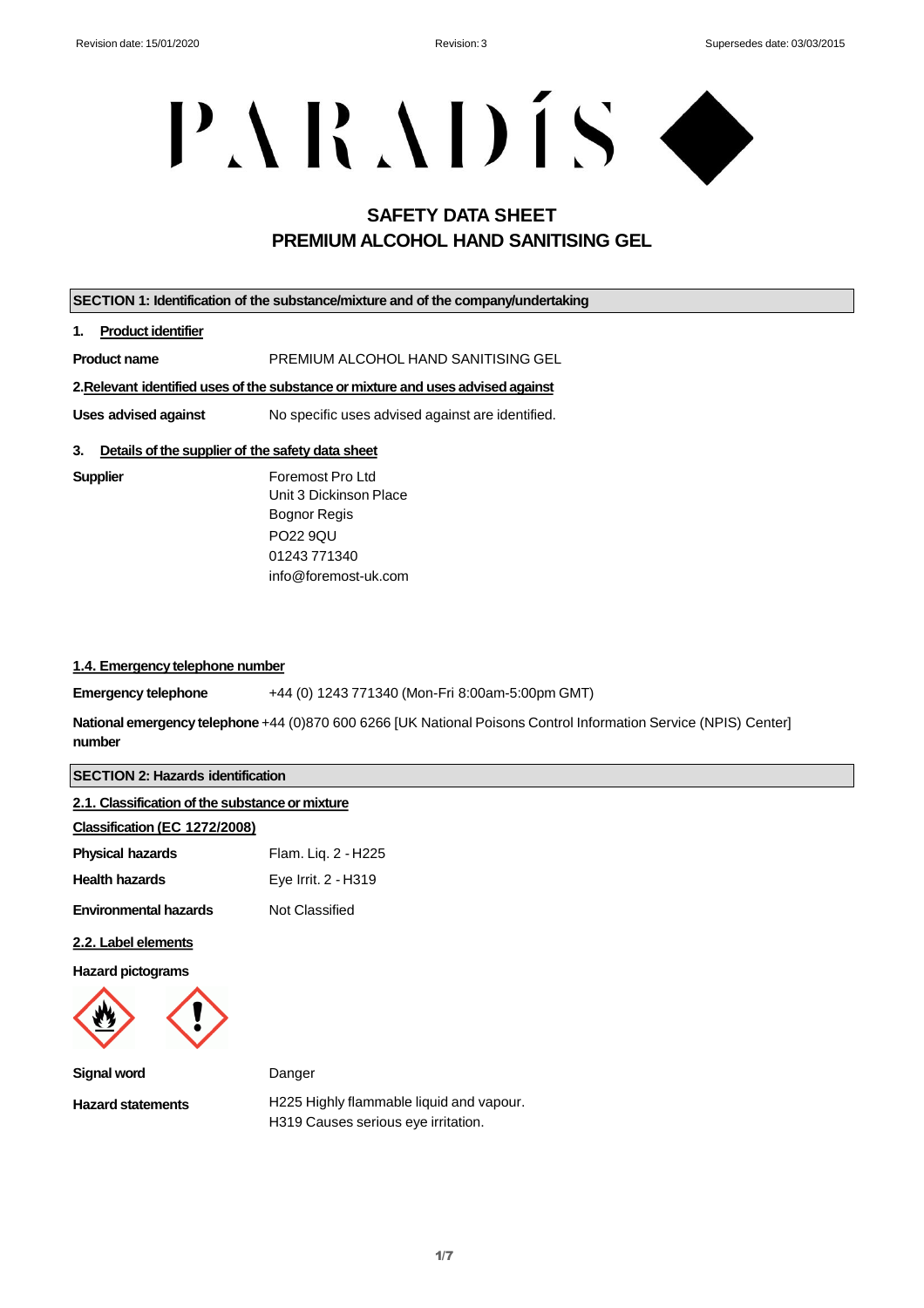| <b>Precautionary statements</b>                  | May cause skin irritation.<br>P102 Keep out of reach of children.<br>Avoid contact with eyes.<br>P210 Keep away from heat, hot surfaces, sparks, open flames and other ignition sources. No<br>smoking.<br>P233 Keep container tightly closed.<br>P305+P351+P338 IF IN EYES: Rinse cautiously with water for several minutes. Remove<br>contact lenses, if present and easy to do. Continue rinsing.<br>P301+P310 IF SWALLOWED: Immediately call a POISON CENTER/doctor.<br>P403+P235 Store in a well-ventilated place. Keep cool. |
|--------------------------------------------------|------------------------------------------------------------------------------------------------------------------------------------------------------------------------------------------------------------------------------------------------------------------------------------------------------------------------------------------------------------------------------------------------------------------------------------------------------------------------------------------------------------------------------------|
| Supplemental label<br>information                | Ingredients: Ethanol, Aqua, Glycerin, Acrylates/C10-30 alkyl acrylate crosspolymer,<br>Triethanolamine.                                                                                                                                                                                                                                                                                                                                                                                                                            |
| <b>Supplementary precautionary</b><br>statements | P501 Dispose of contents/container in accordance with national regulations.                                                                                                                                                                                                                                                                                                                                                                                                                                                        |

### **2.3. Other hazards**

**SECTION 3: Composition/information on ingredients**

#### **3.2. Mixtures**

## **EthanolDEB100 60-100%**

CAS number:—

### **Classification**

Flam. Liq. 2 - H225 Eye Irrit. 2 - H319

The Full Text for all R-Phrases and Hazard Statements are Displayed in Section 16.

| <b>SECTION 4: First aid measures</b> |                                                                                                                                                                                                                                                |  |  |
|--------------------------------------|------------------------------------------------------------------------------------------------------------------------------------------------------------------------------------------------------------------------------------------------|--|--|
|                                      | 4.1. Description of first aid measures                                                                                                                                                                                                         |  |  |
| <b>General information</b>           | If in doubt, get medical attention promptly.                                                                                                                                                                                                   |  |  |
| <b>Inhalation</b>                    | Get medical attention if any discomfort continues.                                                                                                                                                                                             |  |  |
| Ingestion                            | Give plenty of water to drink. Move affected person to fresh air at once. Get medical attention<br>if any discomfort continues.                                                                                                                |  |  |
| <b>Skin contact</b>                  | Remove contaminated clothing immediately and wash skin with soap and water. Rinse with<br>water.                                                                                                                                               |  |  |
| Eye contact                          | Get medical attention if any discomfort continues. Remove affected person from source of<br>contamination. Rinse with water. Remove contact lenses, if present and easy to do. Continue<br>rinsing. Continue to rinse for at least 10 minutes. |  |  |
| <b>Protection of first aiders</b>    | First aid personnel should wear appropriate protective equipment during any rescue.                                                                                                                                                            |  |  |
|                                      | 4.2. Most important symptoms and effects, both acute and delayed                                                                                                                                                                               |  |  |
| <b>General information</b>           | Persons suffering from asthma, eczema or skin problems should avoid contact, including<br>dermal contact, with this product.                                                                                                                   |  |  |
| <b>Inhalation</b>                    | May cause discomfort. May be harmful if inhaled.                                                                                                                                                                                               |  |  |
| Ingestion                            | A single exposure may cause the following adverse effects: Nausea, vomiting. May be<br>harmful if swallowed.                                                                                                                                   |  |  |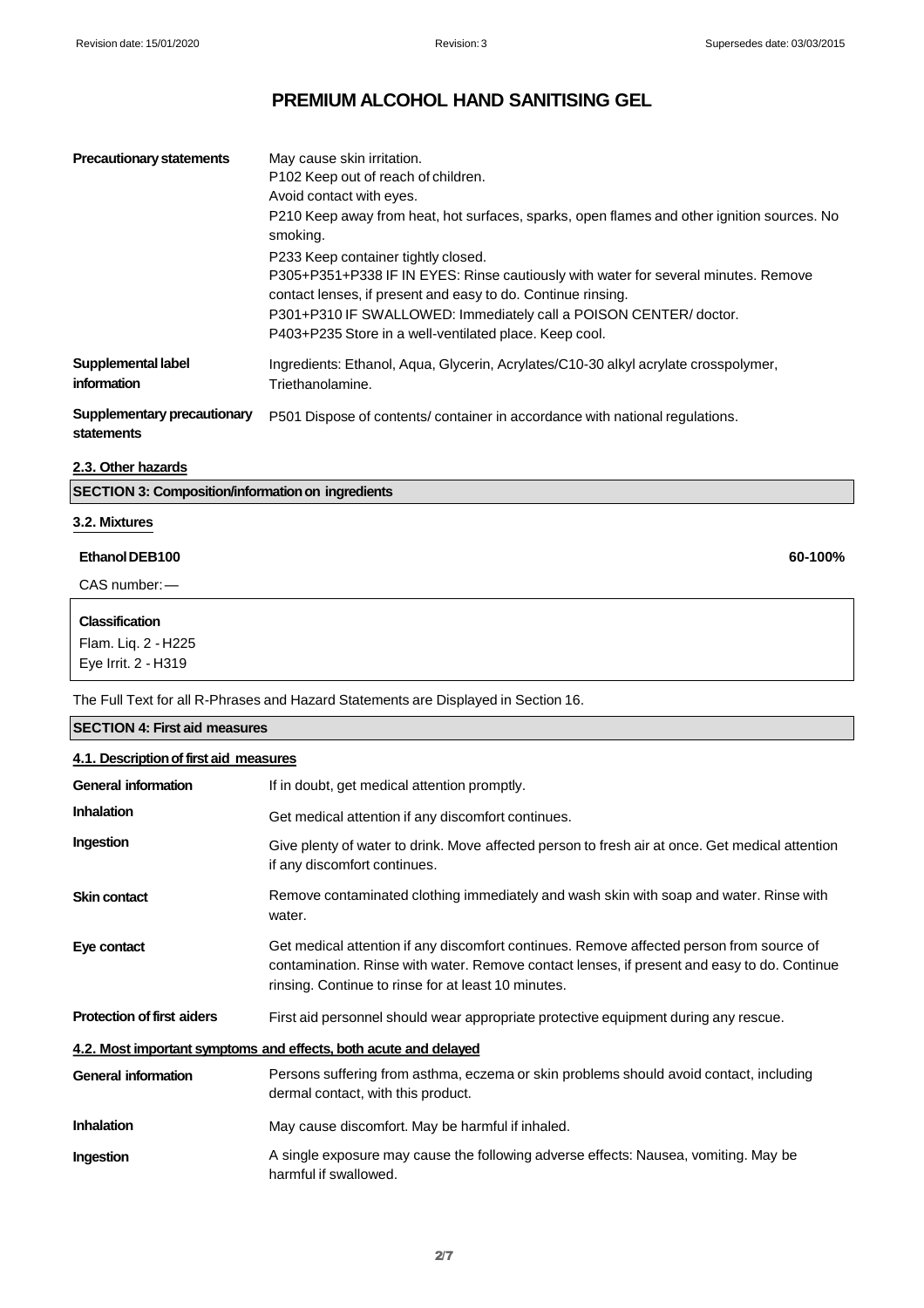| <b>Skin contact</b>                                        | May be harmful in contact with skin. May cause discomfort. Prolonged and frequent contact<br>may cause redness and irritation.                                                                                  |
|------------------------------------------------------------|-----------------------------------------------------------------------------------------------------------------------------------------------------------------------------------------------------------------|
| Eye contact                                                | May be slightly irritating to skin and eyes. Prolonged or repeated exposure may cause severe<br>irritation.                                                                                                     |
|                                                            | 4.3. Indication of any immediate medical attention and special treatment needed                                                                                                                                 |
| Notes for the doctor                                       | Treat symptomatically.                                                                                                                                                                                          |
| <b>Specific treatments</b>                                 | Not applicable.                                                                                                                                                                                                 |
| <b>SECTION 5: Firefighting measures</b>                    |                                                                                                                                                                                                                 |
| 5.1. Extinguishing media                                   |                                                                                                                                                                                                                 |
| Suitable extinguishing media                               | Use fire-extinguishing media suitable for the surrounding fire.                                                                                                                                                 |
| Unsuitable extinguishing<br>media                          | None known.                                                                                                                                                                                                     |
| 5.2. Special hazards arising from the substance or mixture |                                                                                                                                                                                                                 |
| <b>Specific hazards</b>                                    | The product is flammable.                                                                                                                                                                                       |
| <b>Hazardous combustion</b><br>products                    | None known.                                                                                                                                                                                                     |
| 5.3. Advice for firefighters                               |                                                                                                                                                                                                                 |
| Protective actions during<br>firefighting                  | Avoid breathing fire gases or vapours.                                                                                                                                                                          |
| Special protective equipment<br>for firefighters           | Firefighter's clothing conforming to European standard EN469 (including helmets, protective<br>boots and gloves) will provide a basic level of protection for chemical incidents.                               |
| <b>SECTION 6: Accidental release measures</b>              |                                                                                                                                                                                                                 |
|                                                            | 6.1. Personal precautions, protective equipment and emergency procedures                                                                                                                                        |
| <b>Personal precautions</b>                                | Avoid contact with eyes and prolonged skin contact.                                                                                                                                                             |
| 6.2. Environmental precautions                             |                                                                                                                                                                                                                 |
|                                                            | Environmental precautions No negative effects on the aquatic environment are known. Not regarded as dangerous for the<br>environment.                                                                           |
| 6.3. Methods and material for containment and cleaning up  |                                                                                                                                                                                                                 |
| Methods for cleaning up                                    | Contain spillage with sand, earth or other suitable non-combustible material. Dispose of waste<br>to licensed waste disposal site in accordance with the requirements of the local Waste<br>Disposal Authority. |
| 6.4. Reference to other sections                           |                                                                                                                                                                                                                 |
| Reference to other sections                                | For personal protection, see Section 8. For waste disposal, see Section 13.                                                                                                                                     |
| <b>SECTION 7: Handling and storage</b>                     |                                                                                                                                                                                                                 |
| 7.1. Precautions for safe handling                         |                                                                                                                                                                                                                 |
| <b>Usage precautions</b>                                   | Avoid contact with skin, eyes and clothing. Avoid contact with eyes and prolonged skin<br>contact.                                                                                                              |
| Advice on general<br>occupational hygiene                  | Clean equipment and the work area every day. Wash hands and any other contaminated<br>areas of the body with soap and water before leaving the work site. Wash contaminated<br>clothing before reuse.           |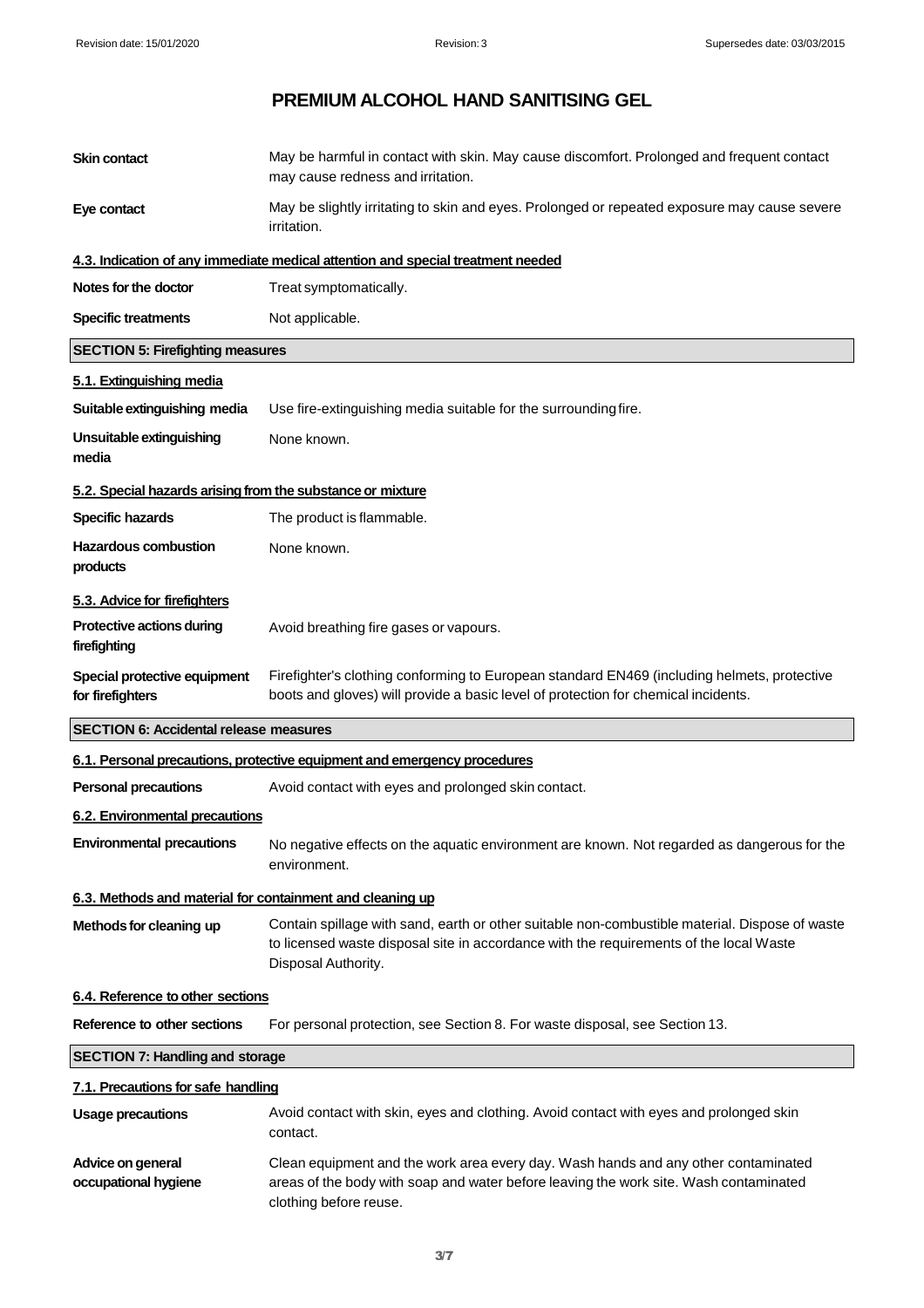#### **7.2. Conditions for safe storage, including any incompatibilities**

**Storage precautions** Keep only in the original container. Keep container tightly closed in a cool place. **7.3. Specific end use(s) Specific end use(s)** The identified uses for this product are detailed in Section 1.2. **SECTION 8: Exposure controls/Personal protection 1. Control parameters**

#### **2.Exposure controls**

#### **Protective equipment**





| Appropriate engineering<br>controls       | Avoid inhalation of vapours and spray/mists. Observe any occupational exposure limits for the<br>product or ingredients.                                                                                                                                                                                             |
|-------------------------------------------|----------------------------------------------------------------------------------------------------------------------------------------------------------------------------------------------------------------------------------------------------------------------------------------------------------------------|
| Eye/face protection                       | Contact lenses should not be worn when working with this chemical. Chemical splash<br>goggles.                                                                                                                                                                                                                       |
| Hand protection                           | Wear protective gloves. To protect hands from chemicals, gloves should comply with<br>European Standard EN374.                                                                                                                                                                                                       |
| Other skin and body<br>protection         | Appropriate footwear and additional protective clothing complying with an approved standard<br>should be worn if a risk assessment indicates skin contamination is possible.                                                                                                                                         |
| <b>Hygiene measures</b>                   | Good personal hygiene procedures should be implemented. Do not eat, drink or smoke when<br>using this product. Eye wash facilities and emergency shower must be available when<br>handling this product. Wash promptly with soap and water if skin becomes contaminated.<br>Wash contaminated clothing before reuse. |
| <b>Respiratory protection</b>             | Respiratory protection complying with an approved standard should be worn if a risk<br>assessment indicates inhalation of contaminants is possible.                                                                                                                                                                  |
| <b>Environmental exposure</b><br>controls | Keep container tightly sealed when not in use.                                                                                                                                                                                                                                                                       |

#### **SECTION 9: Physical and chemical properties**

| 9.1. Information on basic physical and chemical properties |                                                                     |  |
|------------------------------------------------------------|---------------------------------------------------------------------|--|
| Appearance                                                 | Gel.                                                                |  |
| Colour                                                     | Clear.                                                              |  |
| Odour                                                      | Alcoholic.                                                          |  |
| рH                                                         | pH (concentrated solution): 7.0 - 7.5                               |  |
| <b>Relative density</b>                                    | $0.93 \ @ \ 20^{\circ}C$                                            |  |
| 9.2. Other information                                     |                                                                     |  |
| <b>SECTION 10: Stability and reactivity</b>                |                                                                     |  |
| <b>Reactivity</b><br>1.                                    |                                                                     |  |
| <b>Reactivity</b>                                          | There are no known reactivity hazards associated with this product. |  |
| 2. Chemical stability                                      |                                                                     |  |
| <b>Stability</b>                                           | Stable at normal ambient temperatures and when used as recommended. |  |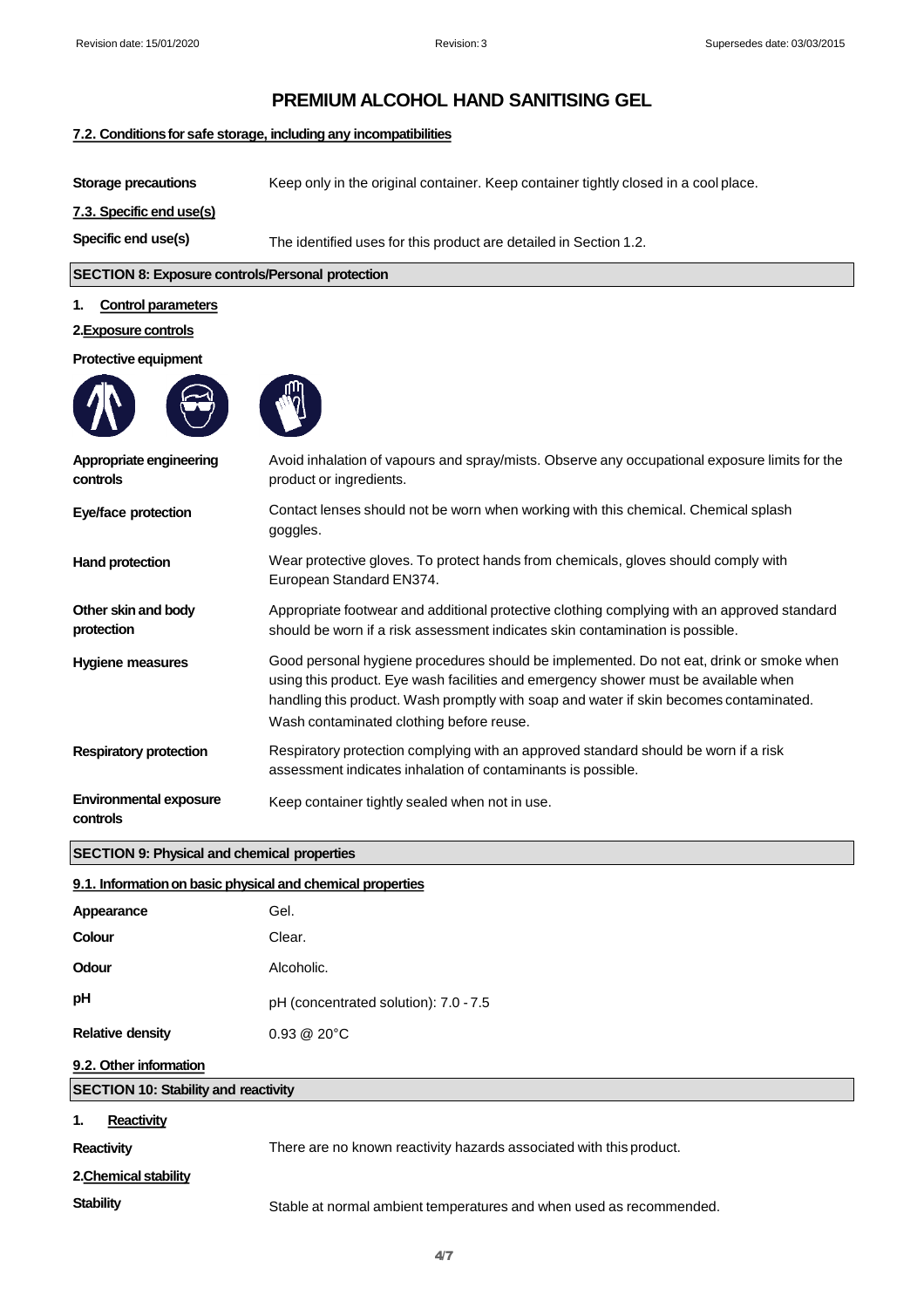## **10.3. Possibility of hazardous reactions**

| Possibility of hazardous<br>reactions        | None known.                                                                                   |
|----------------------------------------------|-----------------------------------------------------------------------------------------------|
| 4. Conditions to avoid                       |                                                                                               |
| <b>Conditions to avoid</b>                   | Avoid exposure to high temperatures or direct sunlight. Avoid freezing.                       |
| 5. Incompatible materials                    |                                                                                               |
| <b>Materials to avoid</b>                    | Strong oxidising agents. Strong reducing agents.                                              |
| 10.6. Hazardous decomposition products       |                                                                                               |
| Hazardous decomposition<br>products          | May emit toxic fumes under fire conditions.                                                   |
| <b>SECTION 11: Toxicological information</b> |                                                                                               |
| 11.1. Information on toxicological effects   |                                                                                               |
| <b>Inhalation</b>                            | Vapours may irritate throat/respiratory system. May be harmful if inhaled.                    |
| Ingestion                                    | May cause discomfort if swallowed. May be harmful if swallowed.                               |
| <b>Skin contact</b>                          | Prolonged skin contact may cause redness and irritation. May be harmful in contact with skin. |
| Eye contact                                  | May cause irritation. May cause serious eye damage.                                           |
| <b>SECTION 12: Ecological information</b>    |                                                                                               |
| <b>Ecotoxicity</b>                           | The product is not expected to be hazardous to the environment.                               |
| <b>Toxicity</b><br>1.                        |                                                                                               |
| 2. Persistence and degradability             |                                                                                               |
| 12.3. Bioaccumulative potential              |                                                                                               |
| 12.4. Mobility in soil                       |                                                                                               |
| <b>Mobility</b>                              | The product is soluble in water.                                                              |
| 12.5. Results of PBT and vPvB assessment     |                                                                                               |
| 12.6. Other adverse effects                  |                                                                                               |
| Other adverse effects                        | None known.                                                                                   |
| <b>SECTION 13: Disposal considerations</b>   |                                                                                               |
| 13.1. Waste treatment methods                |                                                                                               |
| <b>General information</b>                   | Dispose of waste product or used containers in accordance with local regulations              |
| <b>SECTION 14: Transport information</b>     |                                                                                               |
| <b>UN number</b><br>1.                       |                                                                                               |
| UN No. (ADR/RID)                             | 1170                                                                                          |
| UN No. (IMDG)                                | 1170                                                                                          |
| UN No. (ICAO)                                | 1170                                                                                          |
| UN No. (ADN)                                 | 1170                                                                                          |
| <b>UN proper shipping name</b><br>2.         |                                                                                               |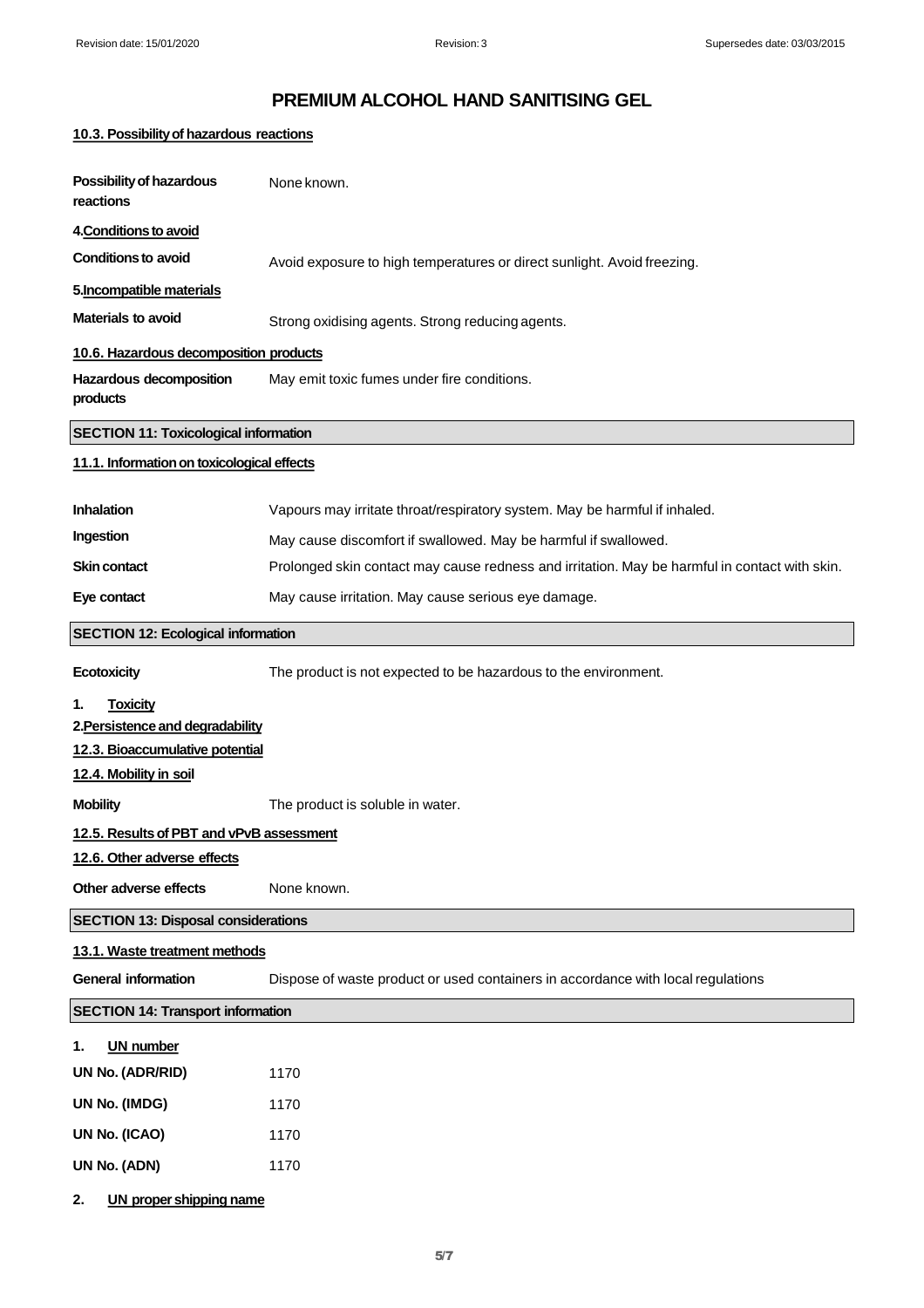**Proper shipping name (ADR/RID)** ETHANOL (ETHYL ALCOHOL) or ETHANOL SOLUTION (ETHYL ALCOHOLSOLUTION)

**Proper shipping name (IMDG)** ETHANOL (ETHYL ALCOHOL) or ETHANOL SOLUTION (ETHYL ALCOHOL SOLUTION) **Proper shipping name (ICAO)** ETHANOL (ETHYL ALCOHOL) or ETHANOL SOLUTION (ETHYL ALCOHOL SOLUTION) **Proper shipping name (ADN)** ETHANOL (ETHYL ALCOHOL) or ETHANOL SOLUTION (ETHYL ALCOHOL SOLUTION)

#### **14.3. Transport hazard class(es)**

| <b>ADR/RID class</b>        | 3  |
|-----------------------------|----|
| ADR/RID classification code | F1 |
| <b>ADR/RID label</b>        | 3  |
| IMDG class                  | 3  |
| ICAO class/division         | 3  |
| ADN class                   | 3  |
|                             |    |

**Transport labels**



| 4. | <b>Packing group</b>         |  |
|----|------------------------------|--|
|    | <b>ADR/RID packing group</b> |  |
|    | <b>IMDG packing group</b>    |  |

| ICAO packing group |  |
|--------------------|--|
| ADN packing group  |  |

**5. Environmental hazards**

**Environmentally hazardous substance/marine pollutant**  No.

II II II II

| 14.6. Special precautions for user                                       |             |  |
|--------------------------------------------------------------------------|-------------|--|
| <b>EmS</b>                                                               | $F-E$ , S-D |  |
| <b>ADR transport category</b>                                            | 2           |  |
| <b>Emergency Action Code</b>                                             | $\cdot$ 2YE |  |
| <b>Hazard Identification Number 33</b><br>(ADR/RID)                      |             |  |
| <b>Tunnel restriction code</b>                                           | (D/E)       |  |
| 14.7. Transport in bulk according to Annex II of MARPOL and the IBC Code |             |  |
| <b>SECTION 15: Regulatory information</b>                                |             |  |
|                                                                          |             |  |

### **15.1. Safety, health and environmental regulations/legislation specific for the substance or mixture**